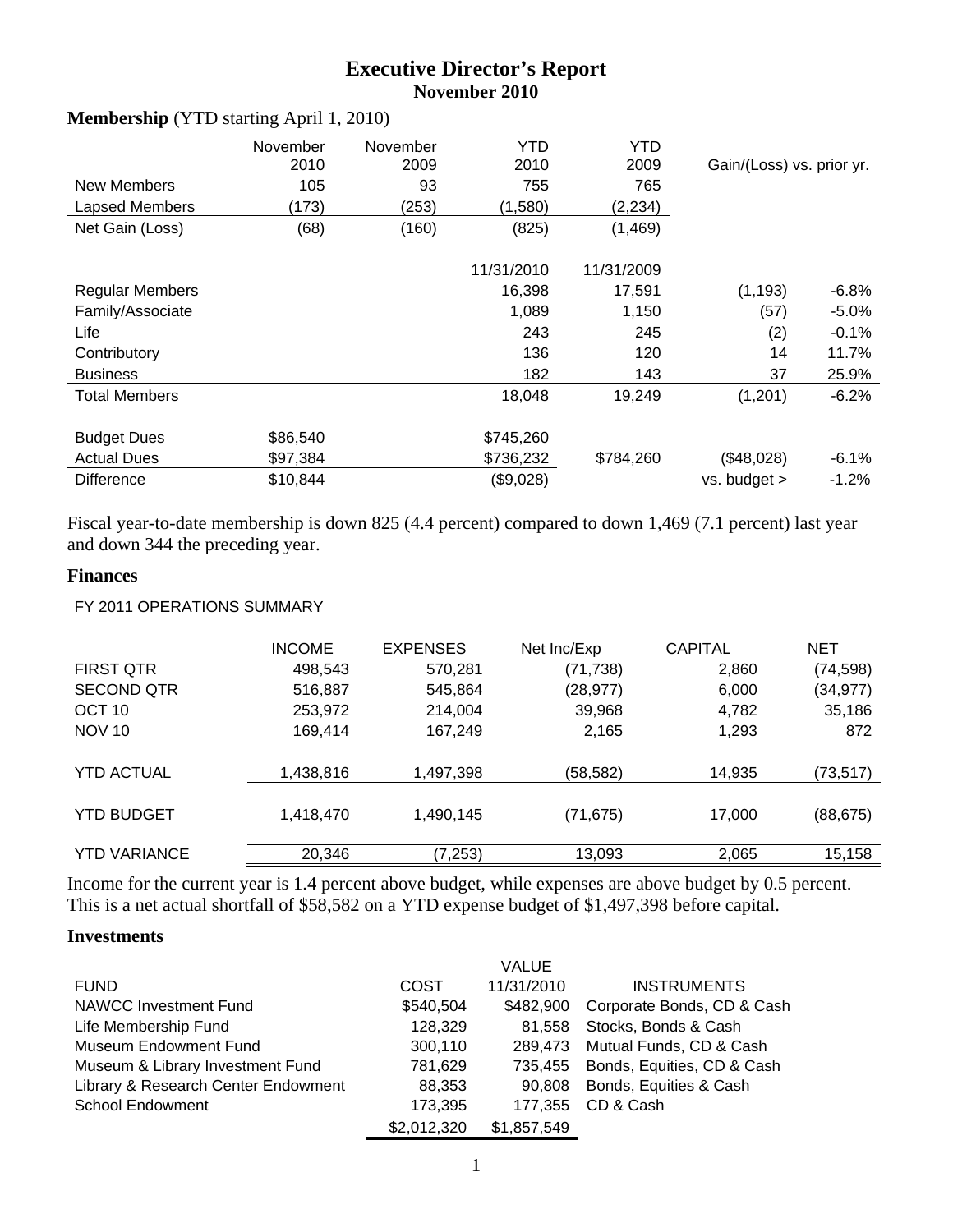The current values on investments reflect paper gains and losses due to market fluctuations. Since most of our fixed income investments are held to maturity, actual gains and losses will only occur at maturity or when an investment is sold.

## **Development**

Regular donations total \$102,506 YTD versus \$77,136 the previous year. Grants total \$0 YTD versus \$23,923 last year. Endowment/investment fund donations total \$3,270 versus \$21,784 last year. Pledge payments YTD are \$8,692. In-kind donations total \$5,067 versus \$5,846 last year. In-kind donations do not include items donated to the School or to Museum collections for which the value is not determined.

In November, we updated both our nawccgifts.org website and the weekly GiftLegacy eNewsletter to Crescendo's version 3.0. The website upgrade provides the capability for members and friends to complete a wills guide online on a secure server and share it with their professional advisers if they choose, or they can print it to use with their advisers. The site also has several other features, enhanced editing, and an updated welcome video. The eNewsletter has greater capability to use photos, better statistics, and enhanced list management to insure those who opt out are not contacted.

## **Information Services**

The .net server that hosts our internet site stopped responding on November 10. We went to the co-location site and found that the drives were not spinning and the computer couldn't be accessed. It was necessary to shut it down manually, after which it started up and ran just fine. A review of the logs and system did not reveal any problems or possible causes. We have not experienced any trouble with it since.

We've been experiencing email problems lately. Members have been commenting that emails are bouncing back on occasion. We found that a number of IP addresses that we were blocking in our firewall to cut down on spam were legitimate IP addresses from ISP providers such as Verizon and AOL. All of these IP addresses have been unblocked and we are monitoring emails to determine if this has made a difference.

We installed Server 2008 on the donated HP server that will be our new Email Exchange server. We also upgraded the file and print server to Server 2008. We received four new donated computers with Windows 7 installed. One replaces Noel Poirier's older PC. The other three will be installed as needed. The wireless devices we were using to communicate with the school have been reconfigured for use as wireless access points at National. One will be installed upstairs and the other in the lobby for use by our visitors.

Two "Flip-it" video cameras were purchased from TechSoup at a 30 percent savings. One will be used by the Museum to film short clips for posting to YouTube, Facebook, and nawcc.org. The other camera is available for other needs. These small devices record over an hour of video to an internal hard drive, which can be connected and transferred to a computer using the built-in USB port. We purchased a program to convert VHS tapes to digital output, allowing us to convert Library videos that are currently only in VHS format to a DVD format. We also have another video program to create clips from existing digital files and re-combine them together to create new videos. For example, we have combined museum footage of our recent Presidential Watches exhibit with video of Jim Michael's handling the watches on exhibit and commenting on their movements.

### **School of Horology**

Classes continued during the month of November. The School submitted the Annual Report for the Accreditation Commission on November 1. This report is mandatory for all accredited schools. The SOH service center has had a steady stream of watch and clock repair work. The service center continues to repair and sell timepieces on eBay for customers. The customers are required to pay for repairs and the service center receives a commission off each sale. The school continues to list school items as time allows on our eBay store and on 4Sale\$NAWCC. The school was closed November 22 to 26 in observance of the Thanksgiving holiday.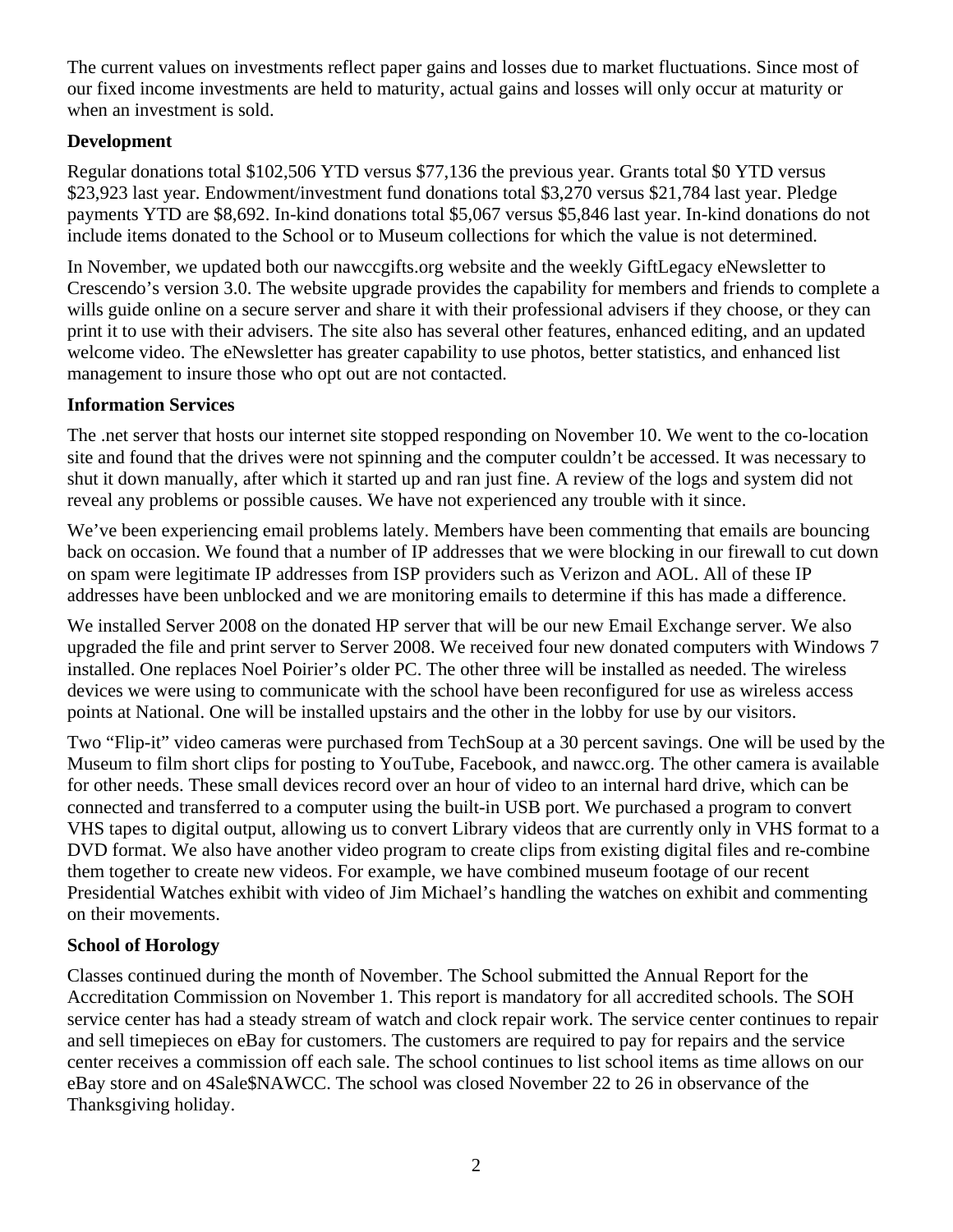## **Museum/Library**

The Museum's admission revenue for November was \$3,393. Visitation for November was 1,009 visitors, including 67 NAWCC members (7 percent). NAWCC Store income for November was \$6,550. Promotional videos for the Pennsylvania Dutch Country Convention and Visitors Bureau were shot at the Museum in November. Additionally, Metro Bank conducted a photo shoot at the Museum in order to highlight the Museum in their annual report. WHTM 27, the region's ABC TV affiliate, recorded a two-minute report on the Museum's partnership with Gallet Watch Group.

The Museum's online searchable collection database recorded 2,095 searches via the database's website. The Museum finalized the gift of German clock movements from the Deutsches Uhrenmuseum and is awaiting their shipment from Germany to the Museum. The Museum Curator and volunteers (including NAWCC School of Horology Clock Instructor Al Dodson) continue to work on refining the collection database information, making it more useful for researchers.

The Museum continues to develop 2011 exhibits and is fleshing out the exhibit schedule beyond 2013. Loans for the 2011 Clockworks exhibit are being finalized from a number of institutional and private loaners. Marketing material for that exhibit is being prepared in order to begin promotion. Additionally, the Museum has begun discussions regarding loans for 2012 exhibit schedule.

Funding requests, Business Timekeeper, and Clock Adoption renewals were mailed out in November. Staff continues to work with the Gallet Watch Group on the development of promotional materials for web and print for the sale of their Museum Edition Flight Officer wristwatch.

The Library had 218 visitors for the month and loaned 316 items; 99 research and reference questions were answered, 40 items were donated, and 15 acquisitions were purchased.

### **Publications**

The December Bulletin was mailed from Cadmus on Monday, November 22. The February Bulletin was planned in November and will feature an article by Patti Moore on United Clocks, an article on Durfee Girandole clocks by Owen Burt, Richard Watkins final article in a series of six on watch complications, and six other articles. The candidate biographies and ballot for the 2011 Board election and bylaws vote will be in the center of the issue. The 2010 Index will not be included in the issue. This is a change from previous years; this year we decided to make the 2010 index available to members upon request, and to also provide a link to a downloadable PDF file of the index on nawcc.org. We will also try to prepare a print-on-demand version of the complete index, which is now over 600 pages. Articles for future Bulletins continue to be received, peer reviewed, and processed.

The December MART was delivered to the vendor on Tuesday, November 9. Again, reminder emails were sent for December using Constant Contact. Income for the December issue was remarkably close to the October issue, both at near \$20,960.

Richard Watkin's book on watch collecting has been formatted and proofed and will be reviewed by the editor before sending to Richard Watkins for his review and work on the index. Philip Balcomb's *The Clock Book* is in process.

A new watch collecting website, designed in Wordpress is under construction.

An NAWCC Christmas card, "Join the NAWCC" poster, School of Horology postcard, Clockworks exhibit banner, and other projects as requested by other departments were created by Publications. Various documentation and archiving of procedures and files within the department was done in November.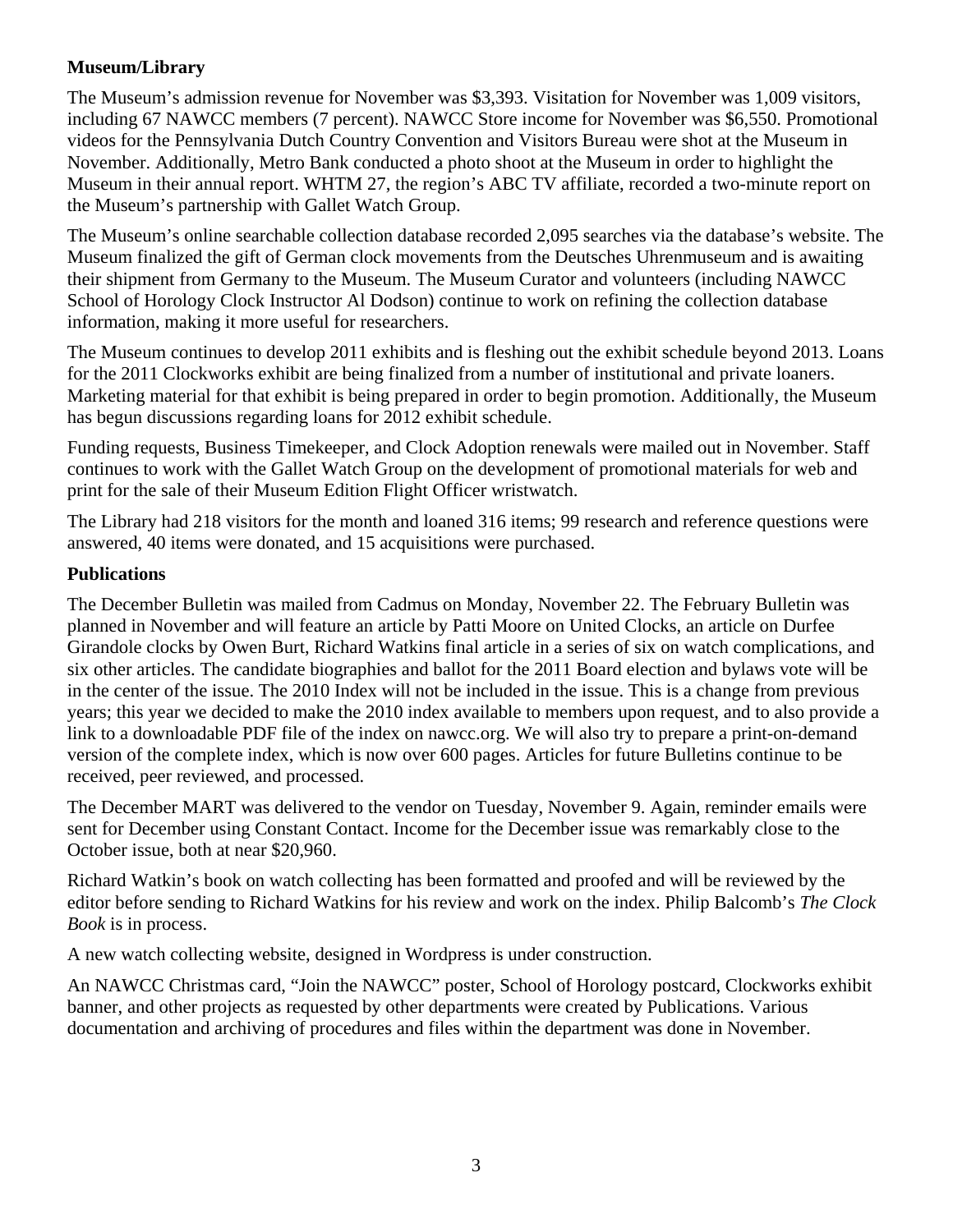## **Communications**

Communications maintained NAWCC websites, monitoring and troubleshooting all NAWCC online resources, plus offering technical advice and offering individual customer service via phone and email. Marcus participated in webinars for Higher Logic (Community) software systems and the new Planned Giving software interface. Several chapter websites were updated and edited, including Chapter 1 and Chapter 66. The November issue of our online members e-zine Happenings was distributed, along with several email press releases and assorted membership notifications. Markus Harris attended the American Association of Appraisers' National Convention in New York City in support of the November clock appraisal course, and to publicize our new watch appraisal course. He also developed a Powerpoint presentation about NAWCC Online resources for broadcast and began video-editing a short clip for the SOH website. Printed, mailed, and invoiced newsletters for Chapter 1 and Chapter 11. The department advertised the NAWCC winter event schedule on various websites and print media and continued to develop our internet advertising facilities.

Communications also prepared and mailed press releases for the Gallet Watch Fundraiser and the December Calendar of Events. Communications coordinated television coverage in conjunction with Fox 43 WHTM and WLAN; gave TV interview (WLAN) and phone interview (MSNBC) re: Daylight Savings Time. We collaborated with the special events committee in the set-up, carry-out, and clean-up of the week-long Clock Appraisal class and the record-breaking Home School Day. We coordinated the details and set up for the December Board meeting. Communications also supervised design of new recruitment promotional materials, including obtaining new display equipment and developing a new series of posters/flyers. Arrangements were made for the upcoming Santa Day event and staff Christmas party.

### **Education/Volunteers**

We prepared materials for the clock valuation course and began organizing materials for the watch valuation course. We also prepared materials and orchestrated the activities for the Homeschool Day, which saw over 150 participants. We are also continuing background research on the clockwork exhibit for April of 2011 including securing additional loans of objects and initial exhibit space layout.

We continue to meet with prospective School of Horology students in person and over the phone to answer questions regarding available student financial aid. We also are assisting the VA student with securing his funding as VA records regarding the program clock hours were not kept up by the previous certifying official and there has been some lag time in the VA student receiving his benefits.

We continue to work on volunteer recruiting as time permits, keeping our volunteer opportunities up to date on local volunteer recruitment sites. Total Volunteer Hours for November: 548

Scout troops have expressed interest in our overnight programs as well as our make-a-clock workshops. Several programs have already been scheduled for next year. We are working on the series of public programs for 2011, including a Civil War re-enactors workshop on pocket watches, as well as a Steampunktheme event, as this type of event has proved successful for several well-known museums which have similar technology-based collections. The 2011 event listing is located on the museum's section of the website.

### **Facilities**

Several metal rods were replaced around the clock tower that had broken off; the clock tower fence painting was completed. We completed the tree trimming and replaced all of the long screws in the Library chairs that were punching holes in the fabric seats.

At the end of November, Chuck accessed higher areas of the Tower Clock to repair two lights and found that both rubber roof membranes were leaking, causing some water damage to the clock tower masonry. A roofer was brought in to fix the leaks. Bids will be sought for the masonry repairs.

We have had a leak in one of the steam condensate pipes for several months. Since the roof was leaking in this area, we thought it was a roof leak. The roofer repaired several leaks on the roof, but the water continued